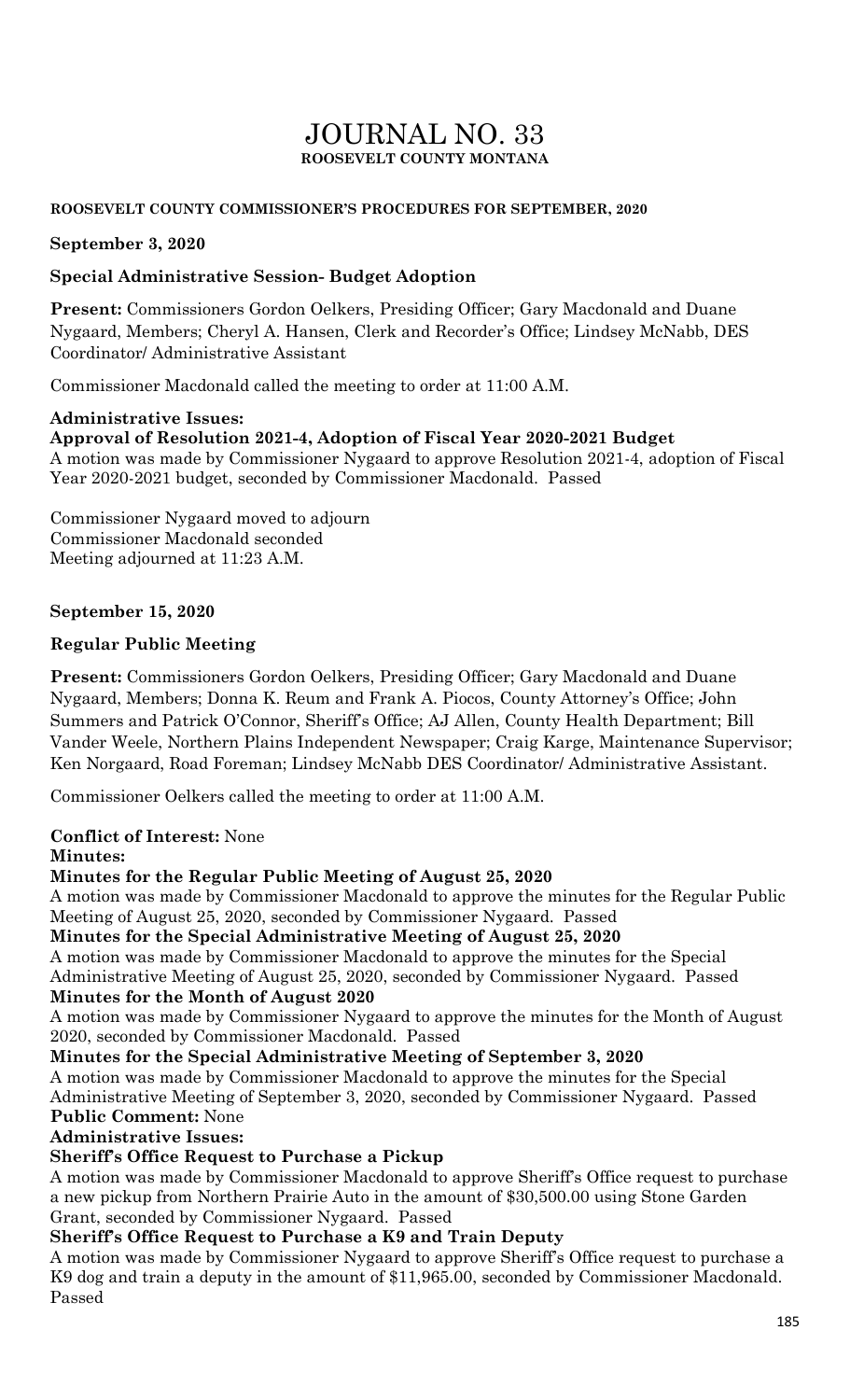## **Vote:**

For: 2

Against: 1

#### **Sheriff's Office Request to Purchase a New Copier**

A motion was made by Commissioner Nygaard to approve Sheriff's Office request to purchase a new copier from Wills Office World in the amount of \$10,554.00, seconded by Commissioner Macdonald. Passed

## **Mosquito Board Request to Purchase a New Blower for Sprayer**

A motion was made by Commissioner Nygaard to approve Mosquito Board request to purchase a new blower for the sprayer from Clarke in the amount of \$3,855.47, seconded by Commissioner Macdonald. Passed

**Maintenance Request to Accept Gorilla Heating and Air Bid for Attorney's Office**

A motion was made by Commissioner Nygaard to accept Gorilla Heating and Air bid in the amount of \$4,600.00 to upgrade heating and air system in the Attorney's Office, seconded by Commissioner Macdonald. Passed

## **Approval of Resolution 2021-5, Prosecutorial Assistance**

A motion was made by Commissioner Nygaard to approve Resolution 2021-5, for prosecutorial assistance, seconded by Commissioner Macdonald. Passed

**RESOLUTION 2021-5**

**WHEREAS**, the Roosevelt County Attorney has requested prosecutorial assistance in the prosecution of *State of Montana vs. Gregory Ervin Lee aka Gregory Reed;*

**WHEREAS**, it is desired and deemed appropriate that a Special Deputy County Attorney be appointed to assist in handling prosecution issues in the aforementioned case;

**WHEREAS**, Mont. Code Ann.§ 2-15-501(5) authorizes the Attorney General for the State of Montana to provide assistance to the County Attorney in the discharge of the County Attorney 's duties; and,

**WHEREAS**, the Office of the Montana State Auditor, Commissioner of Securities and Insurance, employs its attorneys as duly appointed Special Assistant Attorneys General for the State of Montana.

**THEREFORE, BE IT RESOLVED**, that the attorneys assigned to the Office of the Montana State Auditor, Commissioner of Securities and Insurance, are hereby appointed as a Special Deputy County Attorneys for Roosevelt County for the purpose of assisting in the prosecution of the aforementioned case.

**BE IT FURTHER RESOLVED**, the Office of the Montana State Auditor, Commissioner of Securities and Insurance, shall charge the County no fee for attorney time provided by its attorneys. Witness fees and expenses, jury costs, and other normal costs associated with trial will be the County's responsibility as with all other prosecutions. **DATED** this 15 day of September, 2020.

#### BOARD OF COUNTY COMMISSIONERS ROOSEVELT COUNTY, MONTANA

/s/ Gordon Oelkers Gordon Oelkers, Presiding Officer

/s/ Duane Nygaard Duane Nygaard, Member

/s/ Gary Macdonald Gary Macdonald, Member

ATTEST: /s/ Cheryl A. Hansen Cheryl A. Hansen County Clerk and Clerk of the Board of County Commission

#### **Approval of Revised Policy on Clean Indoor Air Act Protocol**

A motion was made by Commissioner Macdonald to approve the revised policy on clean indoor air act protocol adding vaping, seconded by Commissioner Nygaard. Passed

#### **Appoint Brian Miller to the Wolf Point TV District Board**

A motion was made by Commissioner Nygaard to appoint Brian Miller to the Wolf Point TV District Board, seconded by Commissioner Macdonald. Passed

#### **Split DES and Commissioners Administrative Assistant Jobs**

A motion was made by Commissioner Nygaard to split DES and Commissioner Administrative Assistant Jobs, seconded by Commissioner Macdonald. Failed

**Vote:**

For: 1 Against: 2

## **Bid Opening on Vacant Lot Located Downtown Wolf Point**

Commissioner Oelkers opened the only bid that was received. Bid from Mike and Lisa Dunn in the amount of \$1,225.00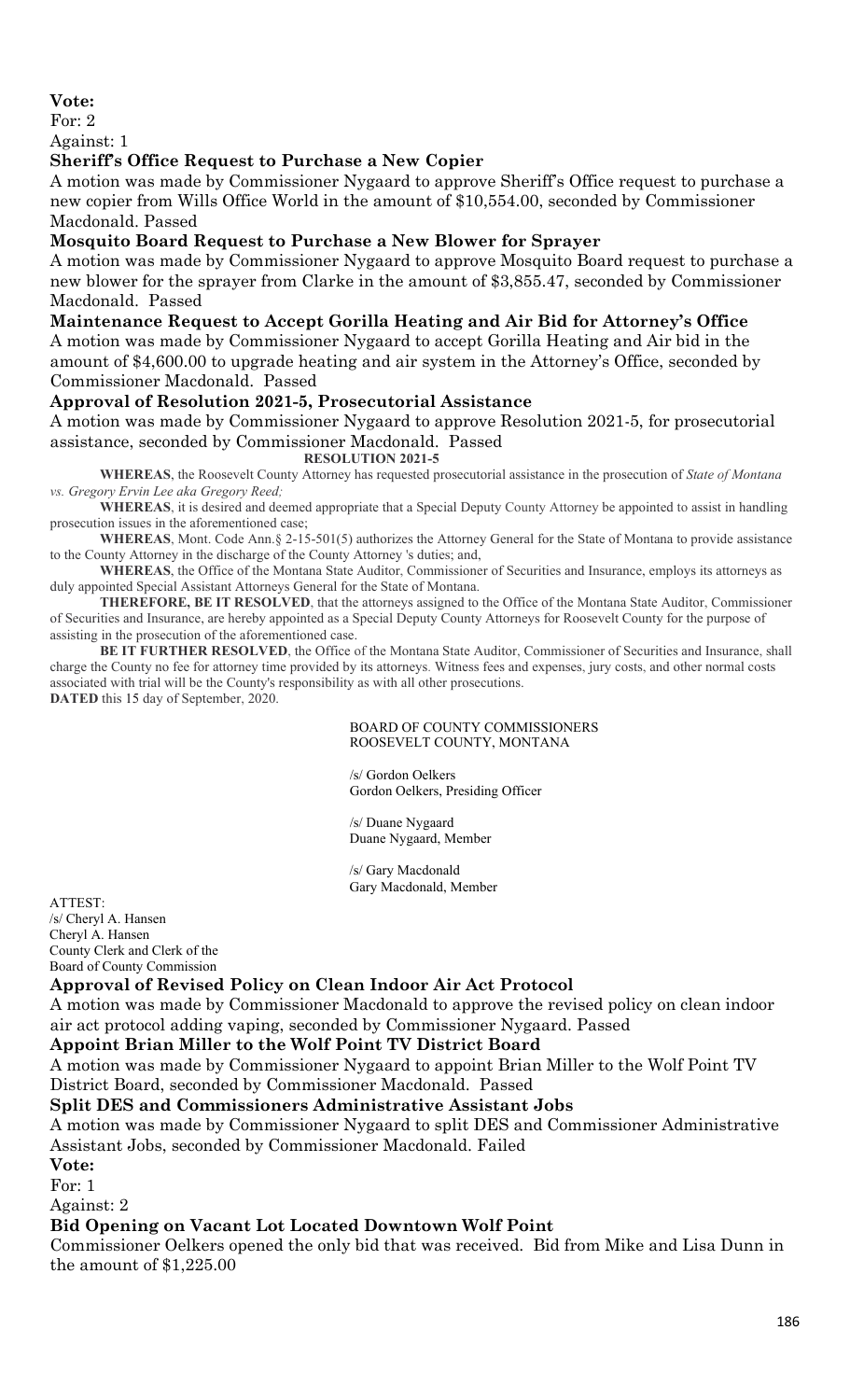A motion was made by Commissioner Macdonald to accept bid from Mike and Lisa Dunn in the amount of \$1,225.00 for the vacant lot downtown Wolf Point, seconded by Commissioner Nygaard. Passed

**Vote:** For: 2

Against: 1

**Claims:**

### **Claims for September 4, 2020 in the amount of \$142,266.01**

A motion was made by Commissioner Macdonald to approve claims in the amount of \$142,266.01, seconded by Commissioner Nygaard. Passed

### **New Hire:**

## **Jennifer Smith, Detention Center**

A motion was made by Commissioner Macdonald to approve new hire Jennifer Smith as a Detention Officer, seconded by Commissioner Nygaard. Passed

## **Pay Raises:**

## **Annual Pay Raise for Detention Center Employee Richard McDonald Jr**

A motion was made by Commissioner Nygaard to approve annual pay raise for Detention Center employee Richard McDonald Jr, seconded by Commissioner Macdonald. Passed

## **Annual Pay Raise for Detention Center Employee Gerald Jackson Jr**

A motion was made by Commissioner Nygaard to approve annual pay raise for Detention Center employee Gerald Jackson Jr, seconded by Commissioner Macdonald. Passed

**Six Month Pay Raise for Aging Services Employee Cindy Welch**

A motion was made by Commissioner Nygaard to approve six month pay raise for Aging Services employee Cindy Welch, seconded Commissioner Macdonald. Passed

## **Additional Administrative Issues:**

## **Health Department Request to Hire Two AmeriCorps Members**

A motion was made by Commissioner Nygaard to approve Health Department request to hire two AmeriCorps members in the amount of \$8,000.00 paid through a grant, seconded by Commissioner Macdonald. Passed

## **New Business:** None

**Unfinished Business:** None

Commissioner Macdonald moved to adjourn Commissioner Nygaard seconded Meeting adjourned at 11:29 A.M.

## **September 22, 2020**

## **Tax Deed Sale**

**Present:** Commissioners Gordon Oelkers, Presiding Officer and Gary Macdonald, Member; Donna K. Reum and Austin Knudsen, County Attorney's Office; Russell B. Wilkin; Terry Traeger; Bill Juve; Eddy Bauer; Earl Price; Donna Ferguson (on the phone); Tara Zumbrun for Matt Ayers ( on the phone); Lindsey McNabb, DES Coordinator/ Administrative Assistant.

Commissioner Oelkers opened the Tax Deed Sale at 10:00 A.M.

Commissioner Oelkers asked for a bid on item number 1 No Bid. No Sale. Commissioner Oelkers asked for a bid on item number 2 No Bid. No Sale. Commissioner Oelkers asked for a bid on item number 3 No Bid. No Sale. Commissioner Oelkers asked for a bid on item number 4 Mr. Price gave a bid of \$350.00 on item number 4 Commissioner Oelkers asked for a bid on item numbers 5 through 10 No Bids. No Sale. Commissioner Oelkers asked for a bid on item number 11 No Bid. No Sale. Commissioner Oelkers asked for a bid on item numbers 12-20 No Bids. No Sale. Commissioner Oelkers asked for a bid on item number 21 No Bid. No Sale.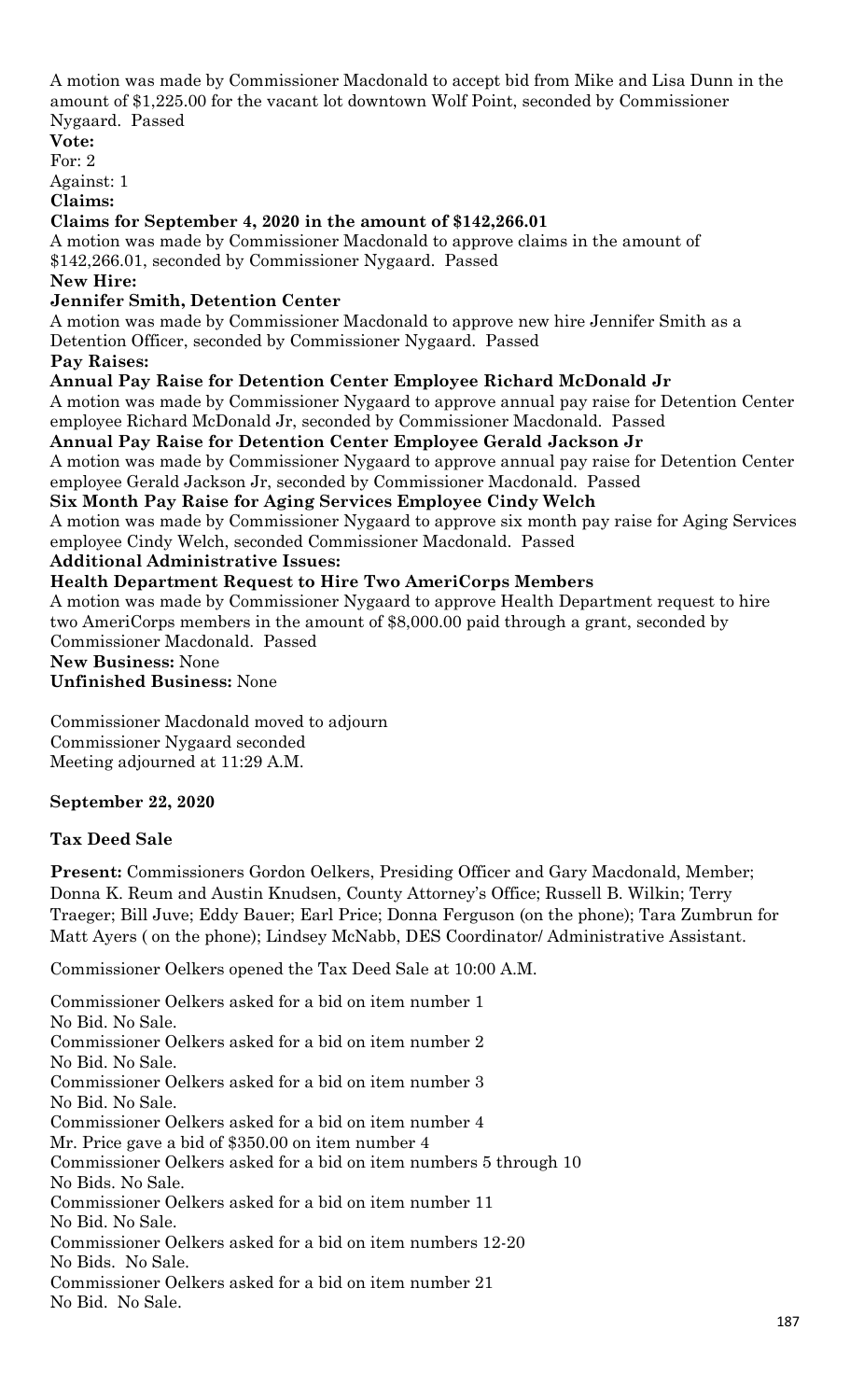Commissioner Oelkers asked for a bid on item number 22 No Bid. No Sale. Commissioner Oelkers asked for a bid on item number 23 No Bid. No Sale. Commissioner Oelkers asked for a bid on item number 24 No Bid. No Sale. Commissioner Oelkers asked for a bid on item number 25 No Bid. No Sale. Commissioner Oelkers asked for a bid on item number 26 No Bid. No Sale. Commissioner Oelkers asked for a bid on item number 27 No Bid. No Sale. Commissioner Oelkers asked for a bid on item number 28 Mr. Traeger gave a bid of \$362.97 on item number 28 Commissioner Oelkers asked for a bid on item number 29 Mr. Traeger gave a bid of \$357.85 on item number 29 Commissioner Oelkers asked for a bid on item number 30 Telephone bid from Ms. Ferguson in the amount of \$5,179.13 on item number 30 Commissioner Oelkers asked for a bid on item number 31 No Bid. No Sale. Commissioner Oelkers asked for a bid on item number 32 Mr. Traeger gave a bid of \$362.97 on item number 32 Commissioner Oelkers asked for a bid on item number 33 Mr. Traeger gave a bid of \$357.85 on item number 33 Commissioner Oelkers asked for a bid on item number 34 Mr. Traeger gave a bid of \$372.19 on item number 34 Commissioner Oelkers asked for a bid on item number 35 Mr. Traeger gave a bid of \$377.32 on item number 35 Commissioner Oelkers asked for a bid on item number 36 No bid. No Sale. Commissioner Oelkers stated that item numbers 37-40 are listed wrong and will be on the next Tax Deed Sale in March 2021. Commissioner Oelkers asked for a bid on item number 41 No Bid. No Sale. Commissioner Oelkers asked for a bid on item number 42 No Bid. No Sale. Commissioner Oelkers asked for a bid on item number 43 No Bid. No Sale. Commissioner Oelkers stated that item number 44 was listed wrong and will be on the next Tax Deed Sale in March 2021. Commissioner Oelkers asked for a bid on item number 45 Telephone bid from Tara Zumbrun for Mr. Ayers in the amount of \$3,943.94 on item number 45. Commissioner Oelkers asked for a bid on item number 46 No Bid. No Sale. Commissioner Oelkers asked for a bid on item number 47 No Bid. No Sale. All high bids were accepted for all nine parcels.

Commissioner Macdonald moved to adjourn Commissioner Oelkers seconded Meeting adjourned at 10:15 A.M.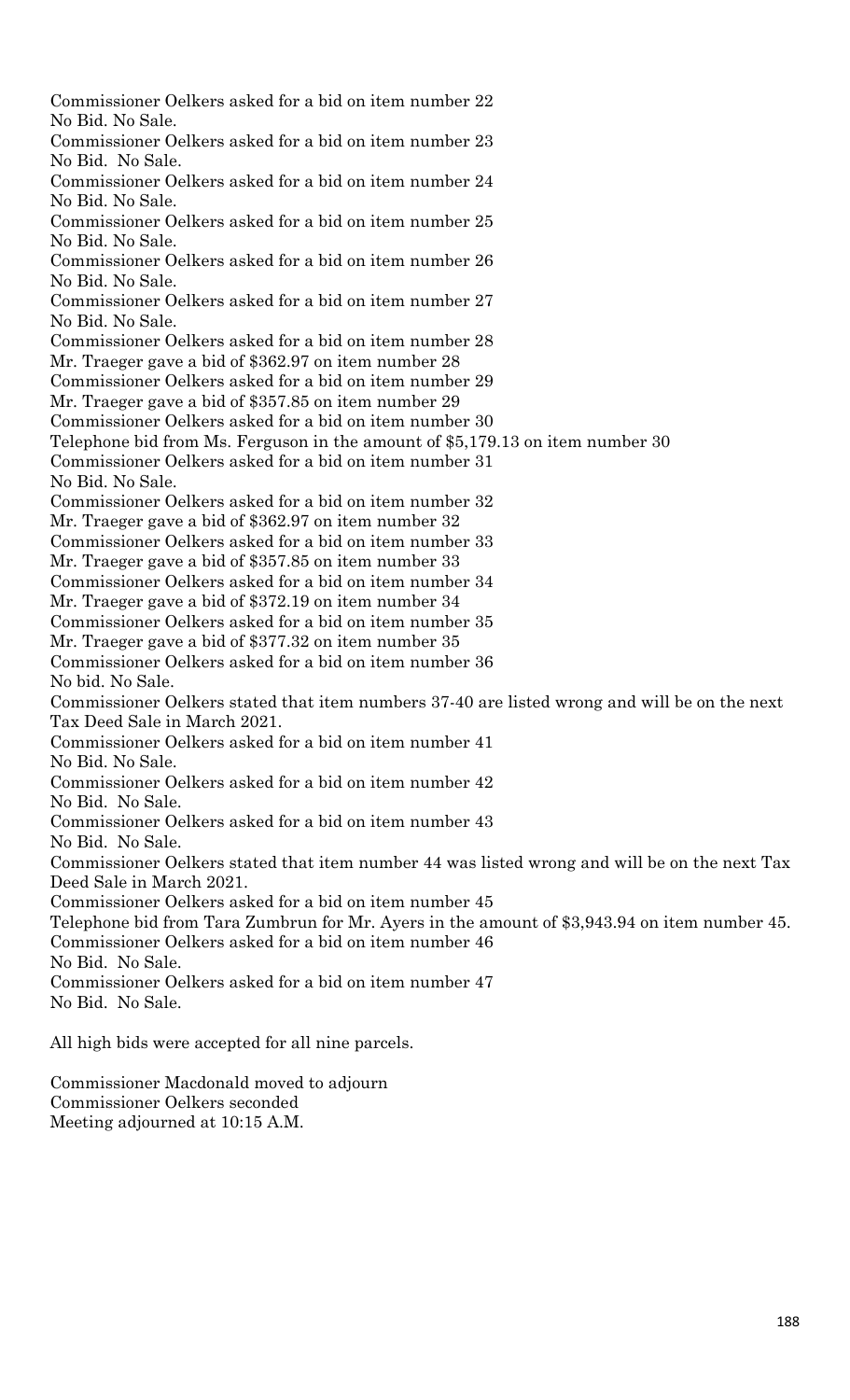## **September 22, 2020**

## **Regular Public Meeting**

**Present:** Commissioners Gordon Oelkers, Presiding Officer and Gary Macdonald, Member; Donna K. Reum and Austin Knudsen, County Attorney's Office; Bill Vander Weele, Northern Plains Independent Newspaper; Bill Juve; Lindsey McNabb, DES Coordinator/ Administrative Assistant.

Commissioner Oelkers called the meeting to order at 11:00 A. M.

# **Conflict of Interest:** None

#### **Minutes:**

## **Minutes for the Regular Public Meeting of September 15, 2020**

A motion was made by Commissioner Macdonald to approve the minutes for the Regular Public Meeting of September 15, 2020, seconded by Commissioner Oelkers. Passed

## **Public Comment:** None

## **Administrative Issues:**

## **Clerk and Recorder Request to Purchase a New Copier**

A motion was made by Commissioner Macdonald to approve Clerk and Recorder's Office request to purchase a new copier from Will's Office World in the amount of \$8,051.61, seconded by Commissioner Oelkers. Passed

## **Claims:**

## **Claims for September 17, 2020 in the amount of \$108,039.38**

A motion was made by Commissioner Macdonald to approve the claims for September 17, 2020 in the amount of \$108,039.38, seconded by Commissioner Oelkers. Passed

**New Hire:** None

# **Pay Raises:**

## **Annual Pay Raise for Justice Court Employee Peggy Purvis**

A motion was made by Commissioner Macdonald to approve annual pay raise for Justice Court employee Peggy Purvis, seconded by Commissioner Oelkers. Passed

#### **Additional Administrative Issues:**

# **Resignation from Maintenance Department Employee Alexandria Bostick**

A motion was made by Commissioner Macdonald to accept resignation from Maintenance Department employee Alexandria Bostick, seconded by Commissioner Oelkers. Passed **Discussion:**

Commissioners would like to thank Ms. Bostick from time worked at the County.

## **New Hire of Carly Tattoo to the Treasurer's Office**

A motion was made by Commissioner Macdonald to approve new hire Carly Tattoo to the Treasurer's Office, seconded by Commissioner Oelkers. Passed

## **Road Department Request to Purchase a Door for Shop in Bainville**

A motion was made by Commissioner Macdonald to approve Road Department request to purchase a door for the shop in Bainville from Overhead Door of MonDak in the amount of \$12,645.00, seconded by Commissioner Nygaard. Passed

**New Business:** None

**Unfinished Business:** None

Commissioner Macdonald moved to adjourn Commissioner Oelkers seconded

Meeting adjourned at 11:05 A.M.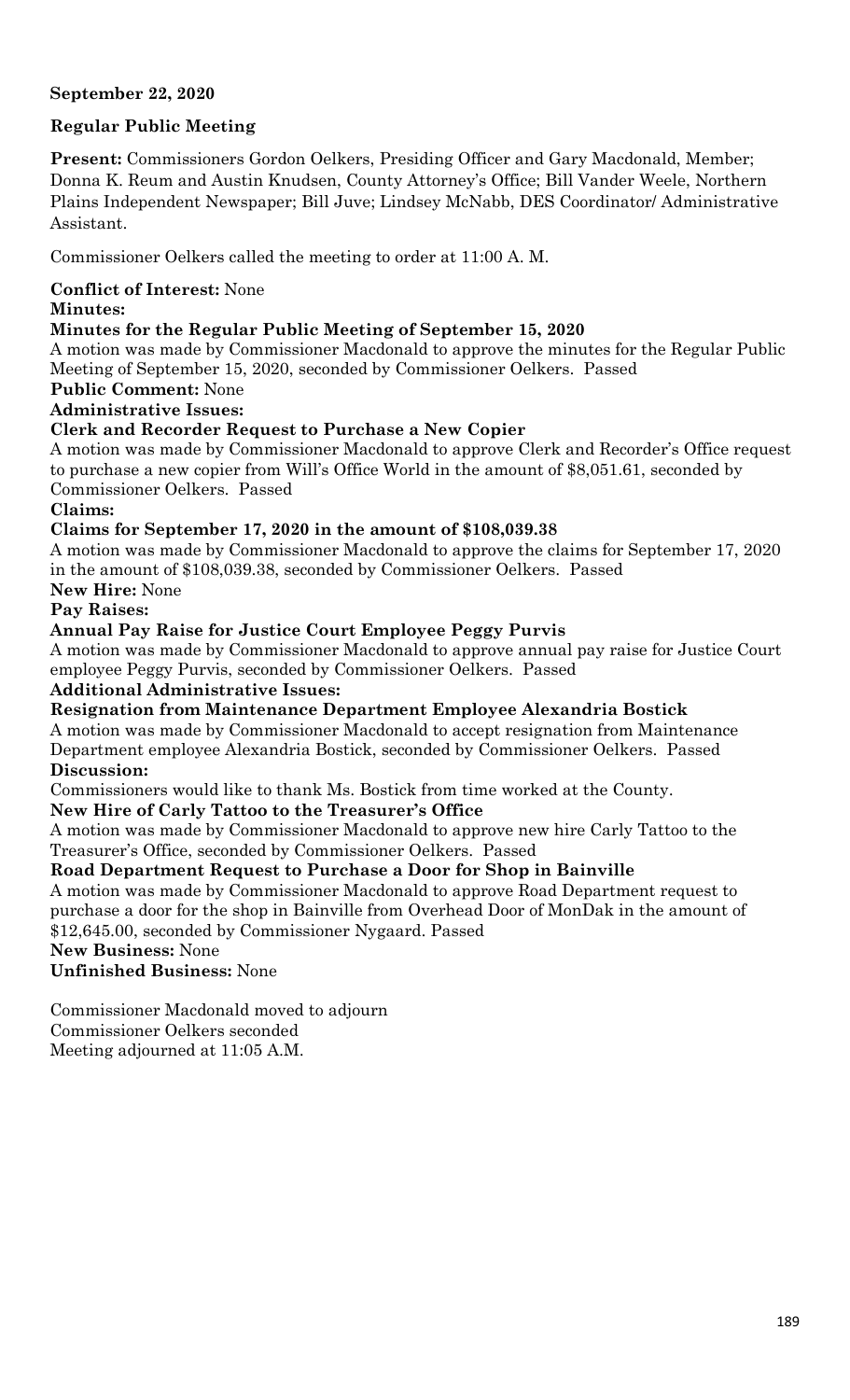#### **WARRANTS: PAYROLL AND CLAIMS:** The Board has now completed the auditing of all claims presented for payment and ordered the following listed warrants issued:

| Check #              | payee/name                         | Check Ş                      |
|----------------------|------------------------------------|------------------------------|
| $-69235$             | GARY MACDONALD                     | \$<br>3,339.75               |
| $-69234$             | DUANE NYGAARD                      | \$<br>3,839.68               |
| -69233               | GORDON OELKERS                     | \$<br>4,511.91               |
| $-69232$             | LAURIE EVANS                       | \$<br>2,895.36               |
| $-69231$             | ERIKA FYFE                         | \$<br>2,436.82               |
| $-69230$             | JERI TOAVS                         | \$<br>3, 275.27              |
| $-69229$             | JERRI GRIMSRUD                     | \$<br>1,867.29               |
| -69228               | TRACI HARADA                       | \$<br>2,738.10               |
| $-69227$             | PENNY HENDRICKSON                  | \$<br>2,838.10               |
| $-69226$             | PEGGY PURVIS                       | \$<br>2,452.21               |
| $-69225$             | SHELLEY ARNDT                      | \$<br>2,409.95               |
| $-69224$             | DAVID BLOCK                        | \$<br>3,158.97               |
| $-69223$             | BRITTANY DEAVILA                   | \$<br>69.58                  |
| $-69222$             | JENNA PRESSER                      | \$<br>3,150.47               |
| $-69221$             | BETTY ROMO<br>LIARA BRAATEN        | \$<br>2,595.52<br>2,402.22   |
| $-69220$<br>$-69219$ | CHERYL HANSEN                      | \$<br>\$<br>3,694.05         |
| $-69218$             | TRACY JUVE-MIRANDA                 | \$<br>3,525.50               |
| -69217               | LINDSEY NYGAARD                    | \$<br>2,502.42               |
| $-69216$             | JAN PANKRATZ                       | \$<br>2,542.76               |
| $-69215$             | AUSTIN KNUDSEN                     | \$<br>5,905.44               |
| $-69214$             | FRANK PIOCOS                       | \$<br>4,941.93               |
| $-69213$             | DONNA REUM                         | \$<br>3,362.07               |
| -69212               | CHRISTA WAGNER                     | \$<br>2,436.44               |
| $-69211$             | BRENDA ABRAHAM                     | \$<br>2,116.35               |
| $-69210$             | ALEXANDRIA BOSTICK                 | \$<br>2,095.26               |
| $-69209$             | COLE HANKS                         | \$<br>3,363.75               |
| $-69208$             | CRAIG KARGE                        | \$<br>3,048.66               |
| $-69207$             | CHRISTINE KILSDONK                 | \$<br>1,830.26               |
| $-69206$             | STEVEN HARADA                      | \$<br>393.25                 |
| $-69205$             | LINDSEY MCNABB                     | 3,306.43<br>Ş.               |
| $-69204$             | CLAYTON VINE                       | 3,358.71<br>Ş.               |
| $-69203$             | DANNON GIBBY                       | \$<br>918.85                 |
| $-69202$             | SIBLEY JANKOVIAK                   | 927.08<br>\$                 |
| -69201               | MICHELLE BARSNESS                  | Ş.<br>2,333.17               |
| $-69200$             | FRANCES HAYES                      | \$<br>5,184.93               |
| $-69199$             | RHONDA MASON                       | \$<br>1,320.62               |
| $-69198$             | TARRAH POITRA                      | 2,764.84<br>\$<br>4,526.47   |
| $-69197$<br>$-69196$ | PATRICIA PRESSER<br>KARLA THOMPSON | \$<br>\$<br>4,751.28         |
| $-69195$             | DARLA ZIMMERMAN                    | \$<br>2,331.10               |
| $-69194$             | ARTHUR ALLEN                       | \$<br>2,362.22               |
| $-69193$             | JEFF ADKINS                        | 3,056.09<br>Ş.               |
| $-69192$             | GRANT BOYSUN                       | \$<br>2,945.23               |
| $-69191$             | NUFRY BOYSUN                       | \$<br>3,085.52               |
| $-69190$             | HARDY BRAATEN                      | \$<br>1,420.29               |
| $-69189$             | DAVID COMBS                        | 2,961.79<br>\$.              |
| $-69188$             | SCOTT DOORNEK                      | 3,005.51<br>Ş.               |
| $-69187$             | ALAN ENGELKE                       | 738.06<br>\$                 |
| $-69186$             | JACOB GIBBY                        | 2,831.37<br>\$               |
| -69185               | REX JENSEN                         | \$<br>1,934.95               |
| $-69184$             | EDWARD KALAL                       | \$<br>3,932.19               |
| $-69183$             | JORDAN KIERSTEAD                   | \$<br>558.53                 |
| $-69182$             | RYAN LAMBERT                       | \$<br>2,715.89               |
| $-69181$             | DEREK MCNABB                       | \$<br>3,397.77               |
| $-69180$             | KENNETH NORGAARD                   | \$<br>3,177.26               |
| $-69179$             | JARED POLAND                       | \$<br>2,555.20               |
| $-69178$             | ELDON PORRAS JR                    | 2,929.69<br>\$               |
| $-69177$<br>$-69176$ | WILLIAM SYNAN                      | 1,446.48<br>Ş.               |
| $-69175$             | RICHARD WEBER<br>NOAH NICKOLOFF    | 630.71<br>\$<br>\$<br>956.46 |
| $-69174$             | LUCAS OELKERS                      | \$<br>991.97                 |
| $-69173$             | WILLIAM PETERSEN                   | \$<br>3,467.67               |
| $-69172$             | AYDEN VAHWHY                       | Ş.<br>1,481.25               |
|                      |                                    |                              |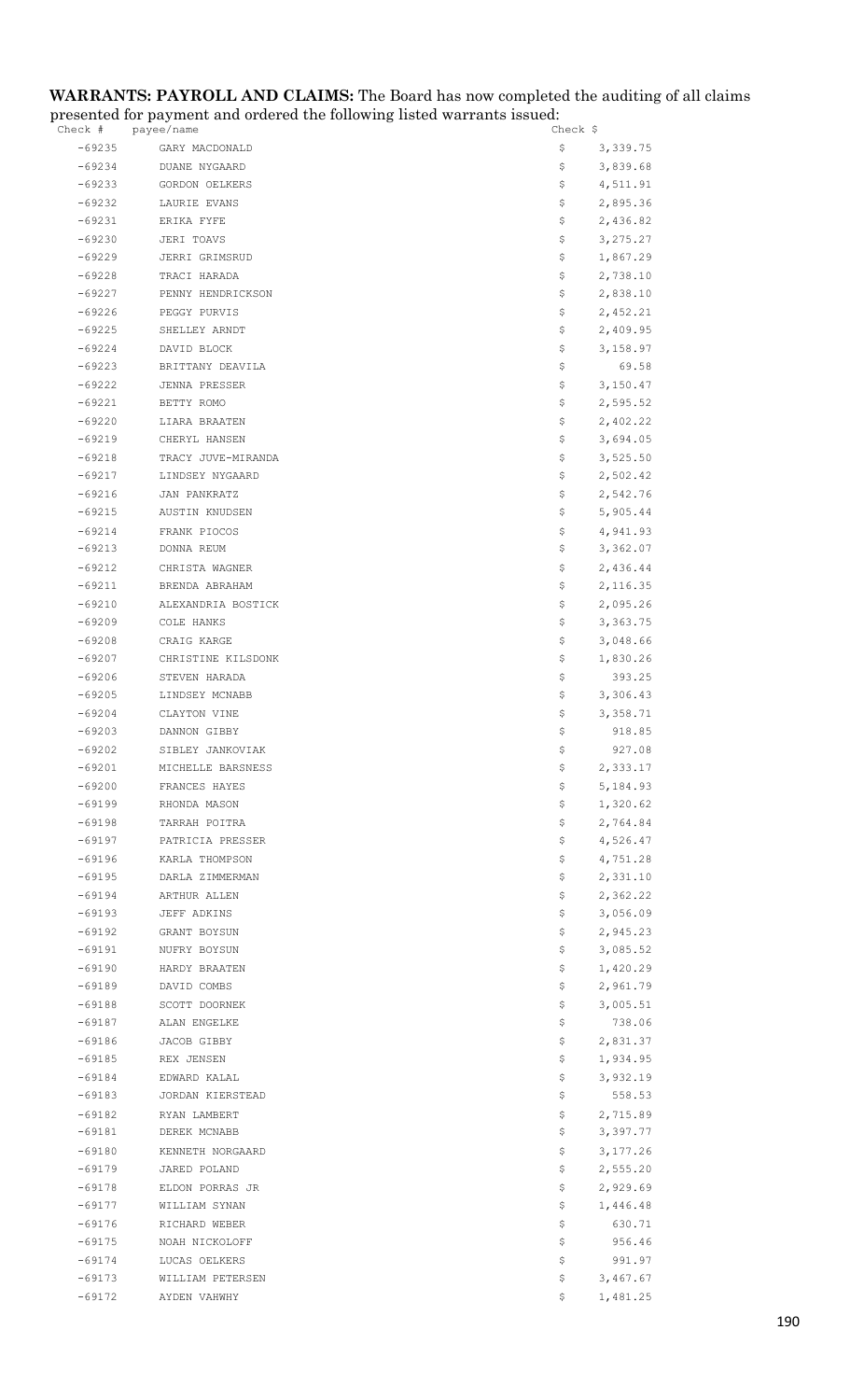| $-69171$             | ANGELA MILLER                        | Ş        | 3, 124.22            |
|----------------------|--------------------------------------|----------|----------------------|
| $-69170$             | BRITTEN VANGORDER                    | \$       | 1,579.34             |
| $-69169$             | LEONA COLVIN                         |          | 512.93               |
| $-69168$             | SHEILA DUNN                          | \$       | 2,221.19             |
| $-69167$             | SHERI HARVEY                         | \$       | 1,080.30             |
| -69166               | JANET LIVINGSTON                     | \$       | 3,027.18             |
| $-69165$             | PATRICIA SILVA PRONTO                | \$       | 2,339.28             |
| $-69164$             | MIRACLE SPOTTED WOLF                 | \$       | 2,673.89             |
| $-69163$             | <b>JULIE BACH</b>                    | \$       | 2,828.58             |
| -69162               | PAMELA CLARK                         | \$       | 2,702.08             |
| -69161               | ANNE HELLER                          | \$       | 2,328.06             |
| $-69160$             | VIRGINIA MCGINNIS                    | \$       | 456.78               |
| $-69159$             | ALYSSA PAUTSCH                       | \$       | 2,020.60             |
| -69158               | CAROL RASMUSSEN                      | \$       | 2,290.21             |
| $-69157$             | CYNTHIA WELCH                        | \$       | 2,267.63             |
| -69156               | JUDITH HEUPEL                        | \$       | 2,621.17             |
| $-69155$<br>$-69154$ | TRACI KJELSHUS<br>TRACIE SMITH       | \$<br>\$ | 295.39<br>836.29     |
| $-69153$             | <b>JASON BAKER</b>                   | \$       | 3,282.19             |
| $-69152$             | TINA BETS HIS MEDICINE               | \$       | 2,382.42             |
| $-69151$             | LOWELL BOYD JR                       | \$       | 3,065.24             |
| $-69150$             | TONETTA CANTRELL                     | \$       | 2,034.51             |
| -69149               | CENTENNIAL COLON                     | \$       | 3,373.19             |
| $-69148$             | ROBERT CORBELL                       | \$       | 6, 296.30            |
| $-69147$             | MICHAEL ELLERTON                     | \$       | 3,795.81             |
| -69146               | <b>JASON FREDERICK</b>               | Ş        | 4,327.20             |
| -69145               | DEVON HUGHES-MUNDEN                  | \$       | 2,952.08             |
| $-69144$             | PILAR KUNZ                           | \$       | 3,248.82             |
| $-69143$             | TIMOTHY LINGLE                       | \$       | 3,932.43             |
| -69142               | PATRICK O'CONNOR                     | \$       | 4,302.71             |
| $-69141$             | DAMON SADLER                         | \$       | 3, 247.22            |
| $-69140$             | MARY SIMONS                          | \$       | 2,452.79             |
| -69139               | JARED STANDING                       | \$       | 3,629.48             |
| -69138               | JOHN SUMMERS                         | \$       | 5, 273.34            |
| $-69137$             | RYAN VAN KERKHOVE                    | Ş        | 3,876.24             |
| $-69136$             | DHAREEN VILLALUZ                     | \$       | 3, 261.43            |
| $-69135$             | <b>JESSICA BLEDSAW</b>               | \$       | 1,872.98             |
| $-69134$             | GAYDELLA BRUNELLE                    | \$       | 2,273.64             |
| $-69133$             | CATHERINE DICKEY                     | \$       | 2,439.24             |
| $-69132$             | CARLOS GARCIA                        | \$       | 2,373.61             |
| $-69131$             | TIFFANY GREY BEAR                    | \$       | 1,982.36             |
| $-69130$             | TEGAN KELLER                         | \$       | 2,118.30             |
| $-69129$             | LEANN MAROTTEK                       | \$       | 2,601.32             |
| $-69128$             | RACHAEL PARKER                       | \$       | 2,441.31             |
| $-69127$             | BRANDY SUTTON                        | \$       | 2,976.54             |
| $-69126$             | <b>JESSICA WALKER</b>                | \$       | 2,312.57             |
| $-69125$             | JEFFREY WOZNIAK                      | \$       | 3,696.65             |
| $-69124$             | ELISE AKERS                          | \$       | 2,185.04             |
| $-69123$             | JOHN BENAVENTE                       | \$       | 2,039.98             |
| $-69122$             | TROY BLOUNT                          | \$       | 3,215.76             |
| $-69121$             | KEELIA BROCK                         | \$       | 2,059.64             |
| $-69120$             | DEBRA COLLINS                        | \$       | 2,824.87             |
| $-69119$             | LAKOTA FLYING HORSE                  | \$       | 2,330.15             |
| -69118               | GERALD JACKSON JR                    | \$       | 2,689.39             |
| $-69117$             | MORTY MANNING                        | \$       | 2,098.94             |
| $-69116$             | RICHARD MCDONALD                     | \$       | 2,153.32             |
| $-69115$             | JOSHUA MILLER                        | \$       | 1,117.66             |
| $-69114$             | TRISTAN RANDALL                      | \$       | 2,274.28             |
| $-69113$<br>$-69112$ | JERRETT SMIDT<br>DIGMIE TINGLIN      | \$<br>\$ | 2,096.95<br>2,228.45 |
| $-69111$             | ROCHELLE ROMO                        | \$       | 719.55               |
| $-69110$             | ANGELICA SUTTON                      | \$       | 1,170.06             |
| $-69109$             | SARAH WAGNER                         | \$       | 1,319.73             |
| -69108               | SAMUEL BOYD                          | \$       | 729.36               |
| $-69107$             | LYLE LAMBERT                         | \$       | 145.50               |
|                      | Electronic                           | \$       | 330, 470.59          |
| $-69106$             | HSA<br>WESTERN BANK                  | \$       | 2,082.05             |
| $-69105$             | $D-SHRF$<br>PUBLIC EMPLOYEES RETIREM | \$       | 28,773.01            |
| $-69104$ FIT         | IRS/FEDERAL DEPOSIT                  | Ŝ.       | 114,908.87           |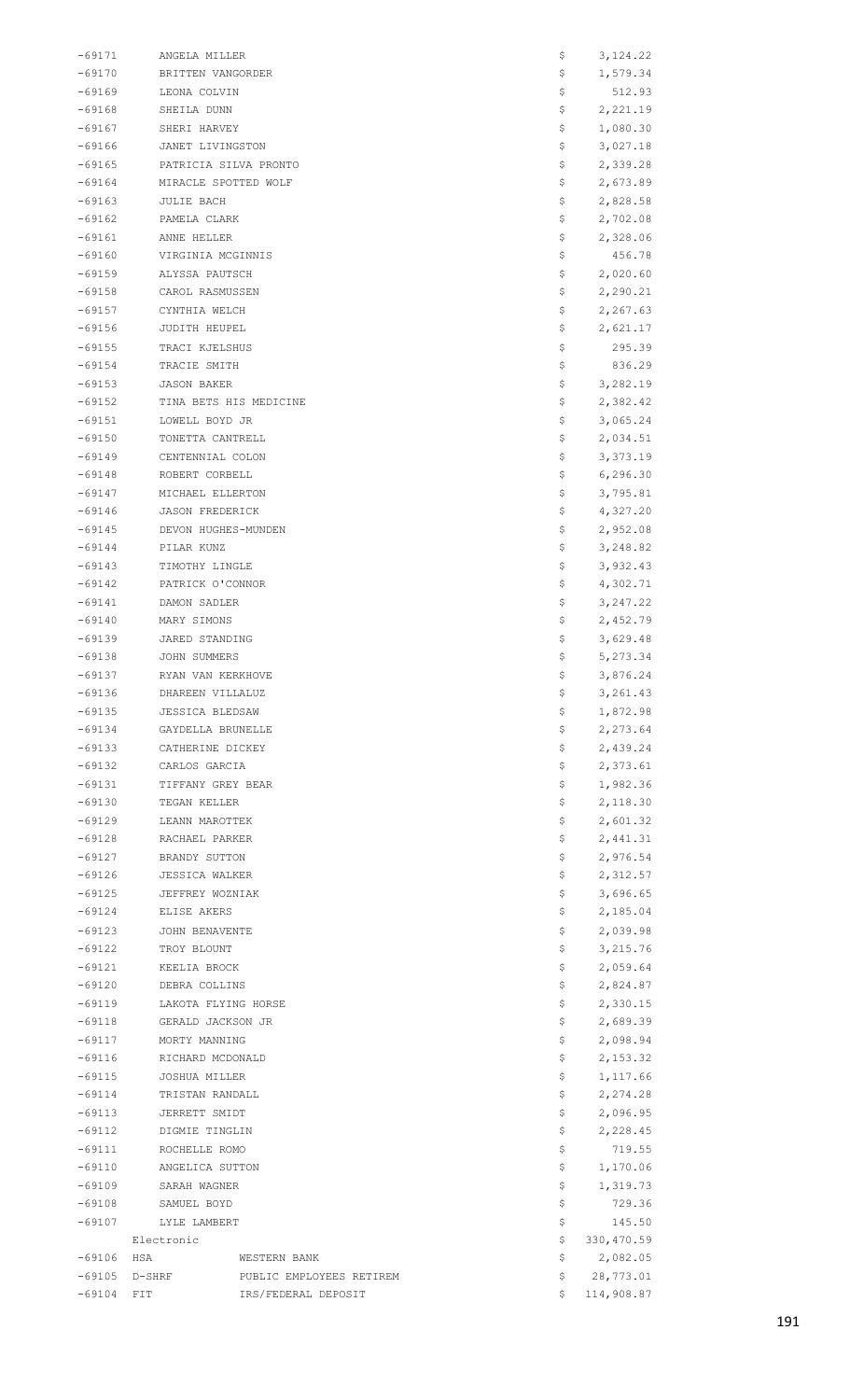| $-69103$ | P.E.R.S.                    | PUBLIC EMPLOYEES RETIREM                 | \$  | 59,889.37  |
|----------|-----------------------------|------------------------------------------|-----|------------|
| $-69102$ | SIT                         | STATE TREASURER                          | \$  | 21,236.00  |
|          | Deductions                  |                                          | \$  | 226,889.30 |
| 43886    | RACHAEL GILBERT             |                                          | \$  | 1,555.68   |
| 43887    | PAYTON HAUGE                |                                          | \$  | 645.48     |
| 43888    | LOGAN NICKOLOFF             |                                          | \$  | 1,988.67   |
| 43889    | DAKOTA SMITH                |                                          | \$  | 1,546.39   |
| 43890    | CAYDEN BOYD                 |                                          | \$  | 1,244.13   |
| 43891    | HEATHER BOYSUN              |                                          | \$  | 35.01      |
| 43892    | RANDALL PAUTSCH             |                                          | \$  | 176.32     |
| 43893    | GLORIA GIESE                |                                          | \$  | 1,270.40   |
| 43894    | MELVIN CLARK                |                                          | \$  | 3,097.26   |
| 43895    | TYLER STERLING              |                                          | \$  | 2,265.45   |
| 43896    | JOSHUA MILLER               |                                          | \$  | 1,821.58   |
|          | Non- Electronic             |                                          | \$  | 15,646.37  |
|          | 43897 AFLAC AFLAC           |                                          | \$  | 4,698.80   |
| 43898    | AFSCME AFSCME               |                                          | \$  | 562.90     |
| 43899    |                             | CHILD SUPPORT CHILD SUPPORT ENFORCEMEN   | \$  | 188.00     |
| 43900    |                             | CHILD SUPPORT-S OFFICE OF CHILD SUPPORT  | \$  | 486.00     |
| 43901    |                             | COLONIAL COLONIAL LIFE & ACCIDENT        | \$  | 2,309.27   |
| 43902    | EBMS/FLEX FEES EBMS         |                                          | \$  | 1,281.95   |
| 43903    |                             | EBMS/HEALTH INS EBMS/HEALTH INSURANCE    | \$. | 119,695.63 |
| 43904    |                             | GARNISHMENT/MDR MT DEPT OF REVENUE       | \$  | 729.36     |
| 43905    |                             | JEFFERSON PILOT JEFFERSON PILOT FINANCIA | \$  | 560.01     |
| 43906    | NEW YORK LIFE NEW YORK LIFE |                                          | \$  | 1,971.08   |
| 43907    | PEBSCO                      | NATIONWIDE RETIREMENT SO                 | \$  | 4,141.00   |
| 43908    |                             | UNION/DEPUTIES MONTANA TEAMSTERS/LOCAL   | \$  | 2,299.00   |
|          | Deductions                  |                                          | \$  | 138,923.00 |
|          | Electronic                  |                                          | \$. | 557,359.89 |
|          | Non- Electronic             |                                          | \$  | 154,569.37 |
|          | Total                       |                                          | \$  | 711,929.26 |
|          |                             |                                          |     |            |

#### **TOTAL PAYROLL WITH WORKERS COMP & UNEMPLOYMENT: \$729,506.04**

| 1000 GENERAL                                                 |             |
|--------------------------------------------------------------|-------------|
| 101000 CASH/CASH EQUIVALENTS                                 | \$73,360.17 |
| 2110 ROAD FUND                                               |             |
| 101000 CASH/CASH EQUIVALENTS                                 | \$54,002.29 |
| 2140 NOXIOUS WEED                                            |             |
| 101000 CASH/CASH EQUIVALENTS                                 | \$28,742.62 |
| 2160 COUNTY FAIR FUND                                        |             |
| 101000 CASH/CASH EQUIVALENTS                                 | \$12,349.19 |
| 2200 MOSQUITO CONTROL                                        |             |
| 101000 CASH/CASH EQUIVALENTS                                 | \$164.06    |
| 2220 LIBRARY                                                 |             |
| 101000 CASH/CASH EQUIVALENTS                                 | \$5,577.16  |
| 2280 SENIOR CITIZENS                                         |             |
| 101000 CASH/CASH EQUIVALENTS                                 | \$16,333.62 |
| 2290 EXTENSION SERVICE                                       |             |
| 101000 CASH/CASH EQUIVALENTS                                 | \$6,867.50  |
| 2300 PUBLIC SAFETY                                           |             |
| 101000 CASH/CASH EQUIVALENTS                                 | \$82,913.55 |
| 2360 ROOSEVELT CO MUSEUM                                     |             |
| 101000 CASH/CASH EQUIVALENTS                                 | \$570.46    |
| 2460 MCCABE SPECIAL                                          |             |
| 101000 CASH/CASH EQUIVALENTS                                 | \$20.08     |
| 2795 COMMUNITY OF BROCKTON                                   |             |
| 101000 CASH/CASH EQUIVALENTS                                 | \$350.54    |
| 2850 911 EMERGENCY<br>101000 CASH/CASH EQUIVALENTS           |             |
|                                                              | \$17,874.07 |
| 2979 CFDC-BIOTERRORISM GRANT<br>101000 CASH/CASH EQUIVALENTS | \$225.22    |
| 5210 WATER OPERAT-BROCKTON                                   |             |
| 101000 CASH/CASH EQUIVALENTS                                 | \$117.43    |
| 5310 SEWER OPERAT-BROCKTON                                   |             |
| 101000 CASH/CASH EQUIVALENTS                                 | \$211.15    |
| 5410 SOLID WASTE OPER-BROCKTON                               |             |
| 101000 CASH/CASH EQUIVALENTS                                 | \$3,334.41  |
| 7380 WOLF POINT TV                                           |             |
| 101000 CASH/CASH EQUIVALENTS                                 | \$440.49    |
| 7385 POPLAR TV                                               |             |
| 101000 CASH/CASH EQUIVALENTS                                 | \$62.85     |
| 7920 REFUNDS                                                 |             |
| 101000 CASH/CASH EQUIVALENTS                                 | \$941.84    |
|                                                              |             |
|                                                              |             |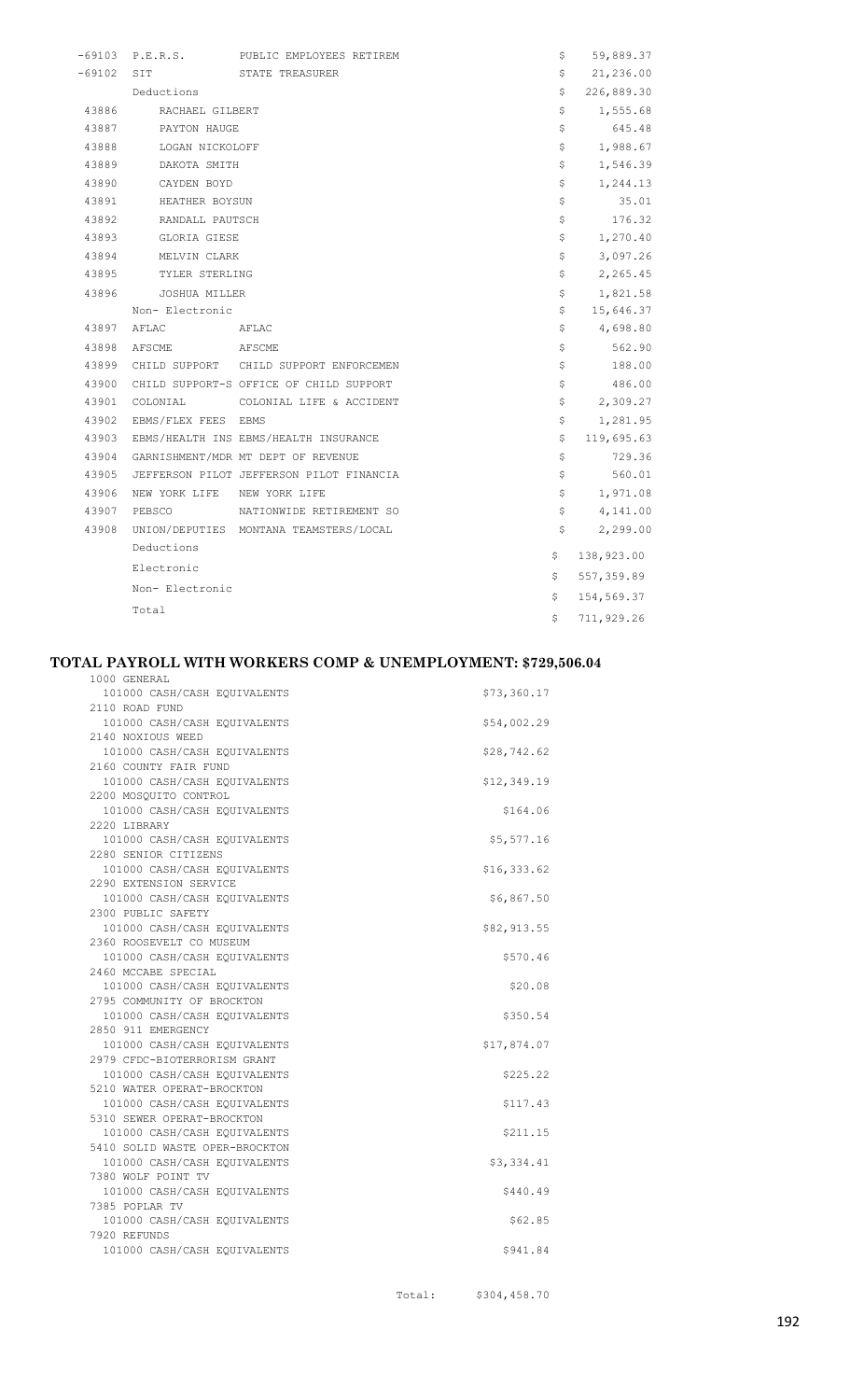#### **TOTAL CLAIMS AND PAYROLL FOR AUGUST, 2020: \$1,033,964.74**

#### **ABATEMENTS APPROVED: 5612-5631**

**FEES RECEIVED:** The following fees for the month of August were received from various offices:

| Clerk and Recorder      | \$5,575.25 |
|-------------------------|------------|
| JP Wolf Point           | \$1,335.00 |
| JP Culbertson           | \$7,380.00 |
| Clerk of District Court | \$3,214.17 |
| Sheriff                 | \$         |

**INVESTMENT INTEREST:** County Treasurer Betty Romo reported the County had received investment interest for the month of August from the following:

| Opportunity Bank checking Interest       | \$42.89    |
|------------------------------------------|------------|
| <b>Opportunity Bank Savings Interest</b> | \$         |
| Opportunity Bank STIP Interest           | \$5,881.61 |
| <b>Opportunity Bank Money Market</b>     | \$         |
| First Community Bank interest Wolf Point | \$         |
| Independence Bank Savings Interest       | \$         |

**DEPOSITS:** The following listed checks were deposited with the County Treasurer \$29,674.30- Oil Royalties from Kraken to General Fund. \$122.63-Oil Royalties from BBX to General Fund. \$21.00- Oil Royalties from Equinor Energy to General Fund. \$348.55- Oil Royalties from Poplar Resources to General Fund. \$143.57- Oil Royalties from Foundation Energy to General Fund. \$5,844.49- Oil Royalties from Oasis Petroleum to General Fund. \$3,402.74-Interest on Charles Schwab Cusip 02007GEP4 to General Fund. \$640.82- Oil Royalties from EOG to General Fund. \$73,014.55- FY 21 first quarter entitlement share to General Fund. \$54,106.06- FY 21 first quarter entitlement share to Road Fund. \$9,880.48-FY 21 first quarter entitlement share to Bridge Fund. \$2,781.28-FY 21 first quarter entitlement share to Noxious Weed Fund. \$2,948.66-FY 21 first quarter entitlement share to County Fair Fund. \$1,244.31FY 21 first quarter entitlement share to Airport Fund. \$3,855.54-FY 21 first quarter entitlement share to Comprehensive Insurance Fund. \$1,161.16-FY 21 first quarter entitlement share to Mosquito Control Fund. \$8,270.73-FY 21 first quarter entitlement share to Library Fund. \$2,140.88-FY 21 first quarter entitlement share to Senior Citizens Fund. \$2,986.68-FY 21 first quarter entitlement share to Extension Service Fund. \$40,769.95-FY 21 first quarter entitlement share to Public Safety Fund. \$632.66-FY 21 first quarter entitlement share to Roosevelt County Museum Fund. \$9,083.39-FY 21 first quarter entitlement share to Permissive Medical Fund. \$3,987.31-FY 21 first quarter entitlement share to Community of Brockton Fund. \$939.86-FY 21 first quarter entitlement share to Rural Fire District 64 Fund. \$351.19-FY 21 first quarter entitlement share to Soil Conservation Fund. \$416.48-FY 21 first quarter entitlement share to Hospital 1 & 9 Ambulance Fund. \$2,821.96-FY 21 first quarter entitlement share to Hospital 1 & 9 Fund \$5,576.87- FY 21 first quarter entitlement share to Hospital 17, 64 & 65 Fund. \$3,359.15- FY 21 first quarter entitlement share to Hospital 3 & 45 Fund. \$317.13- FY 21 first quarter entitlement share to Hospital 3 & 45 Ambulance Fund. \$647.17- Oil Royalties from White Rock to General Fund. \$1.03- Schwab Bank Interest to General Fund. \$400.00- Tower Rent from Highway Patrol to General Fund. \$200.00- Tower Rent from Highway Patrol to General Fund. \$415.70- Oil Royalties from Darrah to General Fund.

\$887.77- Oil Royalties from Citation to General Fund.